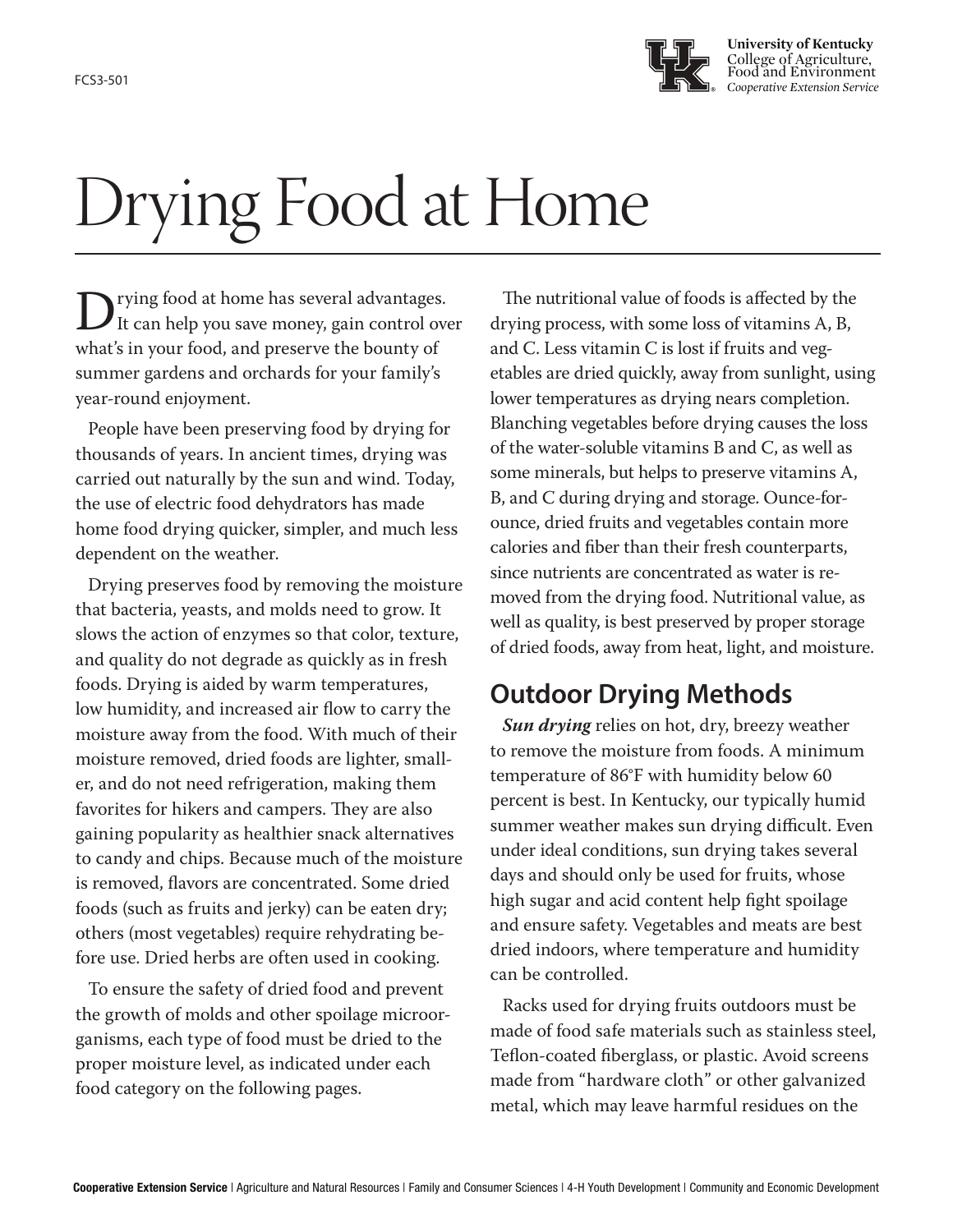food. Aluminum screens may discolor and corrode. Placing the racks on raised blocks on a concrete, aluminum or tin surface will allow for better air circulation, aid in reflection of the sun, and help keep the drying food away from ground moisture. Covering the fruit with a second screen or cheesecloth during drying will help protect it from birds and insects. The drying racks need to be covered or brought indoors at night to keep moisture from the cool night air from settling back onto the food and slowing the drying process.

*Solar dryers* use the sun as a heat source but are designed to concentrate the sun's rays to increase temperature and air flow and speed up the drying process. They are covered to prevent rain or condensation from reaching the food and have screen-covered vents to keep insects and birds out. They may require turning or tilting during the day to capture the full heat of the sun. Plans or kits for building solar dryers are available online. Check with your local county Extension office for more information.

*Vine drying* can be used for mature beans and peas, including lima, kidney, and pinto beans, lentils, and black-eyed peas. The bean pods are simply left on the vines in the garden until the vines and pods are shriveled and the beans inside rattle when shaken. No pretreatment is necessary. To test for dryness, pick and shell a few beans. Properly dried beans should shatter when hit with a hammer. If the test beans are not dry enough, leave the rest on the vine for further drying. If necessary, drying can be completed in the sun or indoors in an oven or dehydrator. If not thoroughly dried, the beans will mold.

#### *Pasteurization*

All foods that are dried outdoors in the sun or on the vine must be pasteurized to kill any insects or eggs that may be present. Foods can be pasteurized in the freezer or in the oven. To pasteurize by freezing, seal the dried food in

plastic freezer bags and place in a freezer set at 0°F or lower for at least 48 hours. To pasteurize in the oven, place the dried food in single layers in shallow pans or cookie sheets and place in a preheated 160°F oven for 30 minutes. At the end of that time, spread the food out on a clean and sanitized surface to cool; package as soon as the food is cool.

## **Indoor Drying Methods**

*Electric food dehydrators* offer the simplest, quickest way to dry most foods indoors. Electric elements provide heat; fans and vents provide air circulation. They are designed to efficiently dry foods at temperatures of 100 to 145°F, depending on the food. They can be used for fruits, vegetables, meats, herbs, and leathers. Both horizontal air flow and vertical air flow designs are available. For some models, additional drying trays can be added later, increasing drying space. Twelve square feet of drying space will dry about a halfbushel of produce.

When shopping for a dehydrator, look for the following features:

- the UL (Underwriters Laboratories) seal of approval
- double wall construction of metal or high-grade plastic
- enclosed heating elements
- fan or blower for air circulation
- thermostat and dial for regulating drying temperature
- four to ten open mesh trays
- warranty and service information or technical assistance

When using a dehydrator, preheat the appliance to 10°F higher than the recommended drying temperature and spray the trays with a nonstick cooking spray to prevent sticking. Mesh screens placed on the drying trays will prevent small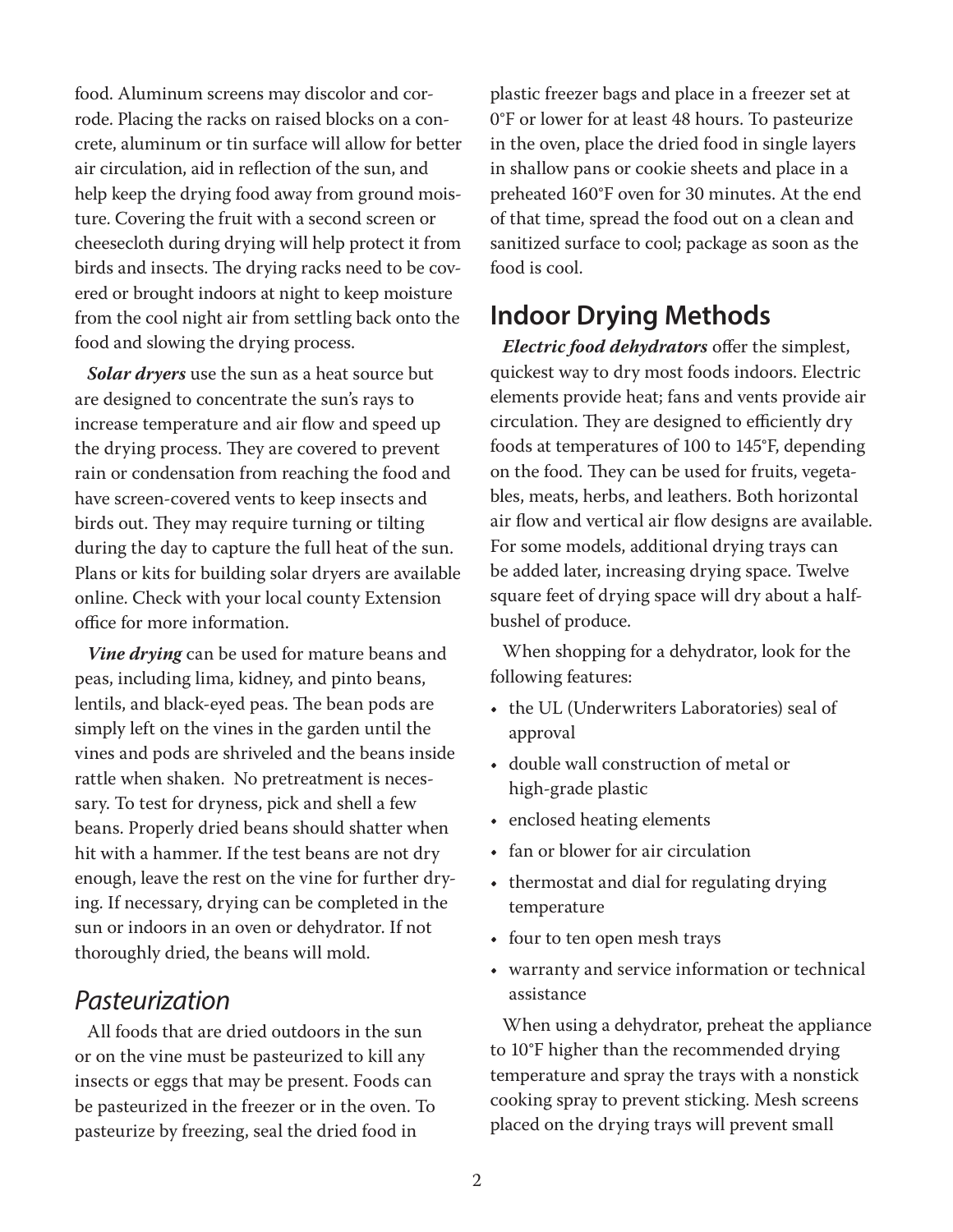pieces of dried foods such as berries, herbs, peas, or corn from falling through the trays. Once the food is placed in the preheated dehydrator, decrease the temperature to the recommended drying temperature for the food being dried. This is usually in the range of 130 to 145°F and should be specified in the manufacturer's instructions for each model of dehydrator.

*Oven drying* is slower and less efficient than using a dehydrator because most ovens do not have a built-in fan for air circulation. Drying foods in an oven takes more energy and two to three times longer than drying in a dehydrator. To increase air circulation, the oven door should be propped open a few inches and a fan placed outside the oven near the door so that the air flows through the oven and out the other side.

For an oven to be used in drying food, it must maintain a temperature of 140°F. (At higher temperatures, the food will cook instead of dry.) To determine whether your oven can maintain a low enough temperature, place an oven thermometer in the rear of the oven and arrange the door and fan as described above. Set the oven to its lowest heat setting and monitor the temperature on the oven thermometer. If the temperature inside the oven is higher than 160°F, the oven cannot be used for drying. If your oven is suitable for drying, the trays used should have at least 1½ inches of clearance on all sides and oven racks should be placed 2 to 3 inches apart to allow proper air circulation. Rotate the drying foods occasionally to increase moisture loss and prevent sticking.

**Caution:** Oven drying is not a safe practice for a home with small children.

*Room drying* takes place indoors in a warm, well-ventilated room, attic, or screened-in porch. It is most commonly used for herbs, hot peppers, and nuts in-the-shell. Herbs and peppers can be strung on a string or tied in small bunches and

hung from the ceiling or racks until dry. Enclosing them in paper bags with holes punched for air circulation protects them from dust and catches any leaves and seeds that fall off. Nuts are spread on parchment paper a single layer thick.

*Microwave oven drying* is not suitable for fruits, vegetables, or meats because there is no way to create enough air flow in the microwave oven. However, if allowed by the manufacturer, it can be a quick method for drying herbs when only small quantities are needed. Be sure to follow the microwave oven manufacturer's instructions to avoid damaging your microwave oven.

#### **Drying Fruit**

To dry or not to dry? Not all fruits are suitable for drying. Refer to Table 1 to see which fruits are recommended for drying or using in leathers. Some fruits are better enjoyed fresh, canned, or frozen.

When drying, start with good quality fruit. To minimize the loss of nutrients, dry as soon as possible after picking. Wash well and drain; core, if needed. Some fruits are best cut in half or sliced before drying. Thin, peeled uniform slices dry the fastest. Smaller fruits such as blueberries, grapes, and cherries can be left whole, but the skins need to be "checked" or cracked to speed drying. For more information on cutting fruits and vegetables see Kentucky Cooperative Extension publications *How to Hold a Knife* (FN-SSB.902A) and *How to Slice and Dice* (FN-SSB.902C).

## *Checking Skins*

To check the skins of berries, grapes, or cherries that are dried whole, dip the fruit in briskly boiling water for 15 to 30 seconds or until skins crack and then immediately immerse in ice cold water for a few seconds to stop the cooking action. Drain on paper towels. No additional pretreatment is needed.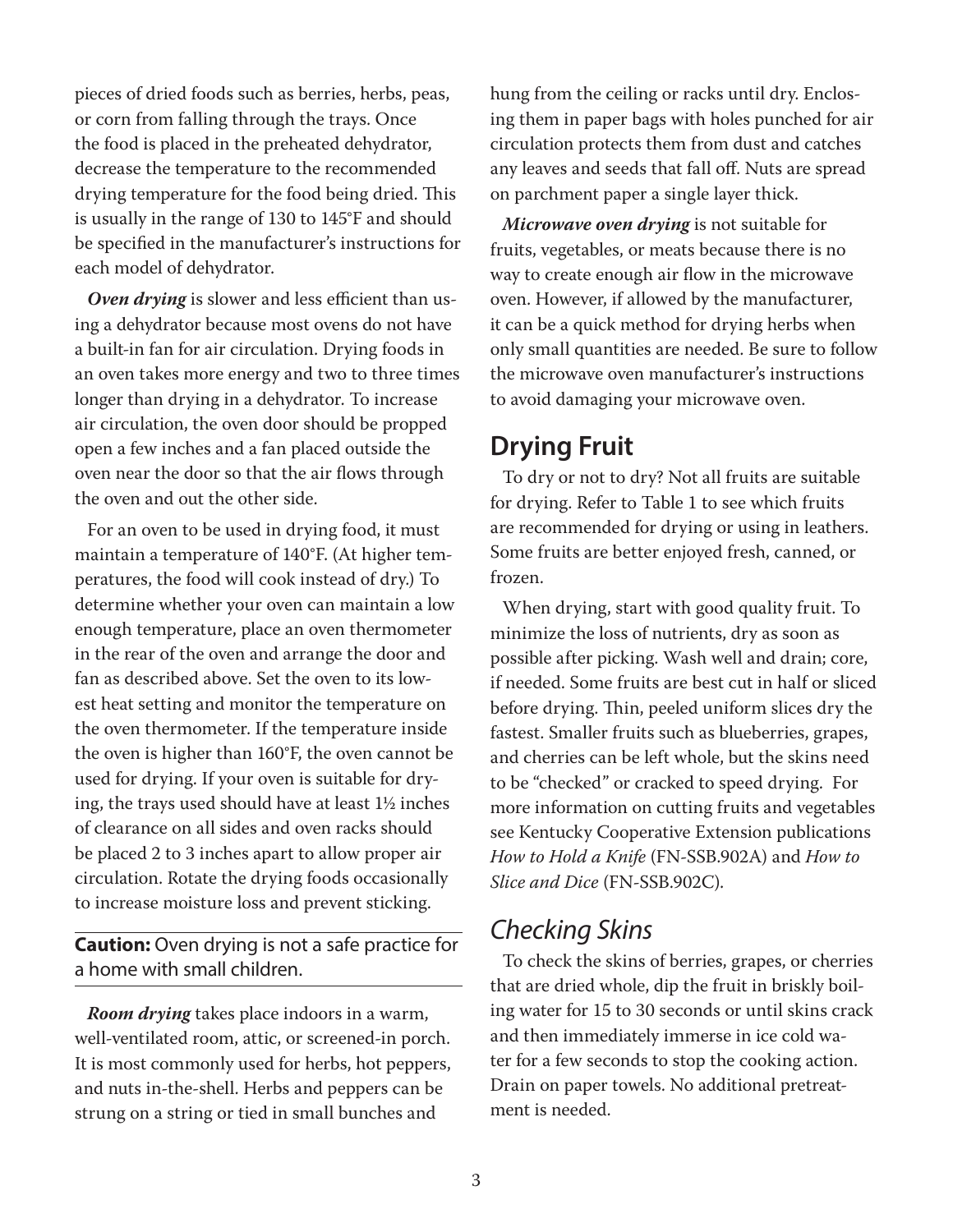#### *Pretreating Fruit*

Pretreating fruit before drying is not required, but is advisable for most fruits to prevent darkening and to help maintain quality during storage. Following are several options for pretreating fruit.

**Sulfuring** is an old method in which sulfur is burned in an enclosed box with the fruit. Because of the health hazards presented, this method is no longer recommended.

- *• Sulfite dips* can provide the same anti-darkening effect as sulfuring, but are safer, quicker, and easier to use. Only food grade (USP) or pure (reagent grade) sulfites should be used. These are available from some drugstores or stores that sell wine-making supplies. Dissolve sulfites in water at the following measurements per quart.
	- » sodium bisulfite: ¾ to 1½ teaspoons
	- » sodium sulfite: 1½ to 3 teaspoons
	- » sodium meta-bisulfite: 1 to 2 tablespoons per quart
	- » Soak prepared fruit slices for 5 minutes; halves for 15 minutes. Rinse treated fruit lightly under cold water and place on drying trays. The sulfite solution can be used only once. The next batch of fruit requires a new sulfite solution. For long-term storage of dried fruit, sulfite pretreatment is more effective than the other options listed below. However, since sulfites have been found to cause reactions in people with asthma, you may wish to avoid their use. If dried foods are eaten within a short time, the shorter-term pretreatments listed below may be just as effective.
- *• Ascorbic acid* (vitamin C) mixed with water is a safe way to prevent browning, but the effects are not as long-lasting as those of sulfite dips. Ascorbic acid is available in powdered or tablet form. One teaspoon of the powder is equal to

3,000 mg in tablet form. Mix 1 teaspoon ascorbic acid powder (or 3,000 mg in tablet form, crushed) in 2 cups water. Soak prepared fruit for 3 to 5 minutes. Remove, drain well, and place on drying trays. After this solution has been used twice, add more ascorbic acid.

- *• Ascorbic acid mixtures* are used to prevent browning in fresh fruits, canning, and freezing. An example is Ball® Fruit-Fresh®. These mixtures contain ascorbic acid and sugar and are generally not as effective as pure ascorbic acid in preventing darkening in dried fruits. To use, follow the directions on the product label.
- *• Fruit juice dips* can help prevent darkening, although they may not be as effective as pure ascorbic acid. Choose a pure fruit juice high in vitamin C, such as orange, lemon, pineapple, grape, or cranberry. Apple juice fortified with vitamin C can also be used. Each fruit juice will add its own color and flavor to the dried fruit. Cover prepared fruit with juice and soak for 3 to 5 minutes, drain well, and place on drying trays. Fruit juice can be used twice for soaking. The used juice is suitable for drinking.
- *• Honey dip* adds flavor and calories to dried fruit. To make the dip,  $\text{mix } \frac{1}{2}$  cup sugar with 1½ cups boiling water. Cool to lukewarm and add ½ cup honey. Soak prepared fruit for 3 to 5 minutes, drain well, and place on drying trays.
- *• Syrup blanching* helps fruit keep its color fairly well during drying and storage and yields a product similar to candied fruit. It also adds calories. Fruits that can be syrup blanched include apples, apricots, bananas, nectarines, peaches, pears, persimmons, and sour cherries. To blanch fruit in syrup, combine 1 cup sugar, 1 cup light corn syrup, and 2 cups water in a saucepan. Bring to a boil. Add 1 pound of prepared fruit and simmer 10 minutes. Remove from heat and let stand for 30 minutes. Lift fruit out of syrup, rinse lightly in cold water, drain on paper towels, and place on drying trays.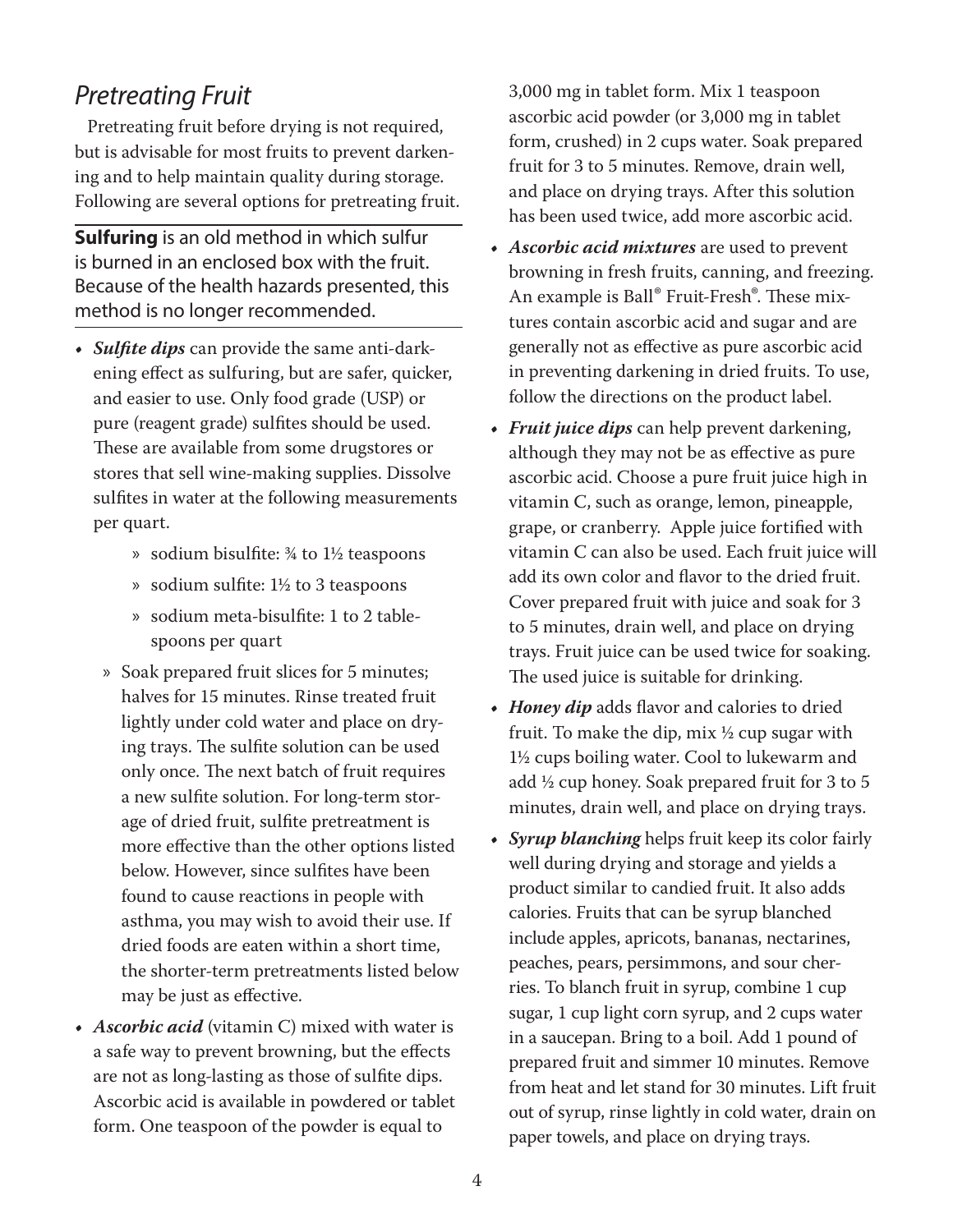*• Steam blanching* helps dried fruit keep its color, but changes the flavor and texture. To steam blanch, place several inches of water in a large saucepan with a tight-fitting lid. Heat to boiling. Place fruit, no more than 2 inches deep, in a steamer basket over the boiling water. Cover tightly with the lid, begin timing immediately and steam for the length of time specified in Table 2 for each fruit. Check for even blanching halfway through; stir if needed. Remove excess moisture with paper towels and place fruit on drying trays.

#### *Drying the Prepared Fruit*

When you are ready to dry the prepared fruit, spray the drying trays lightly with nonstick cooking spray to prevent sticking. Place the fruit pieces in a single layer on each tray, without touching or overlapping. Follow the directions for the drying method you are using. Most fruits should be dried at 135 to 140°F. After the fruit dries for 1 to 2 hours, lift and turn each piece gently with a spatula. Approximate drying times are given in Table 2. Food dries much more quickly near the end of its drying time, so be sure to watch it closely to prevent excessive drying or sticking.

Most fruits should have about 20 percent (20%) moisture content when dried. To test for dryness, cut several cooled pieces of fruit in half. There should be no visible moisture and you should not be able to squeeze out any wetness. The fruit may be pliable, but should not be sticky. If folded in half, it should not stick to itself. Berries should rattle when shaken.

After drying, cool the fruit for 30 to 60 minutes before packaging. Packaging warm fruit can cause sweating and moisture buildup, but letting the cooled fruit sit for too long before packaging can allow it to reabsorb moisture from the air.

#### *Conditioning Dried Fruit*

The moisture content of most fruits should be about 20 percent (20%) when dried. When the fruit is taken from the dryer, some pieces may be under-dried and some may be over-dried because of their size, shape, or position on the drying tray. Conditioning the dried fruit evens out the moisture level and reduces the risk of mold growth.

To condition the dried fruit, pack the cooled fruit loosely into plastic or glass jars. Close the jars and let them sit for 7 to 10 days; shake daily to mix and separate the pieces and check for condensation. The excess moisture in some pieces will be absorbed by the drier pieces. If condensation develops in the jar, return the fruit to the dehydrator for more drying. After conditioning, package and store the dried fruit as directed in this publication.

#### *Fruit Leathers*

Fruit leathers are made by puréeing fruit and spreading it onto a flat surface for drying. When dried, the fruit is shiny, chewy, and has the texture of leather. It can be rolled or cut into bitesize pieces for eating. Homemade fruit leather is a healthy choice for snacking or desserts, especially when made without added sugar.

Most fruits can be made into leathers, either on their own or in combination with other fruits or vegetables. Table 3 lists some common fruits and their suitability for use in leathers. Leathers can be made from fresh, frozen, or drained canned fruit. Applesauce or pear purée can be dried alone or added to any fresh fruit purée to extend the fruit, decrease tartness, and make the leather more smooth and pliable.

For fresh fruit, select ripe or slightly over-ripe fruit. Wash in cool water. Remove peel, seeds, and stems. Cut fruit into chunks. Thaw frozen fruit before use. Drain canned fruit and reserve the liquid.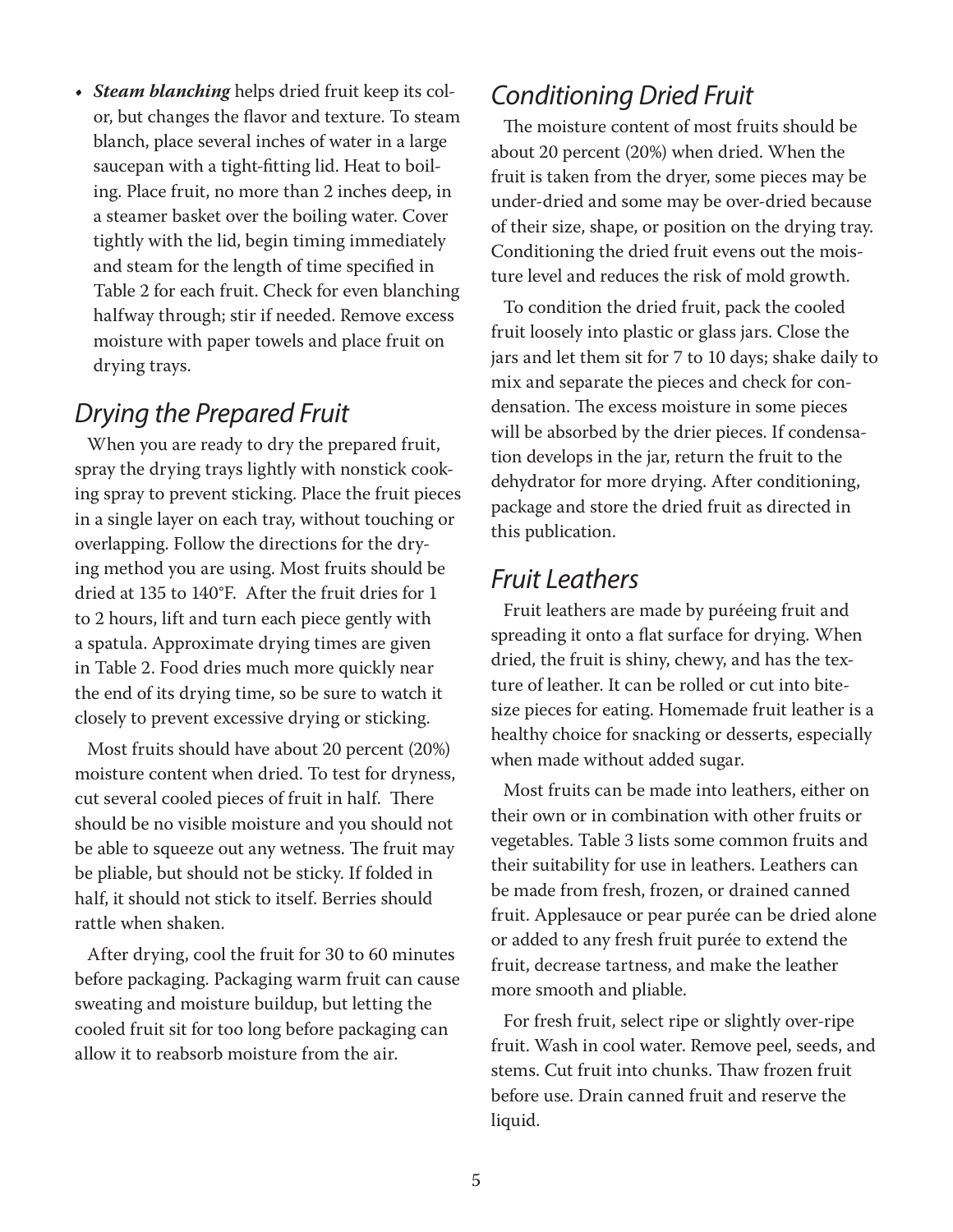Use 2 cups of fruit for each fruit leather (13-inch by 15-inch rectangle or 14-inch round). Purée fruit until smooth, using a blender, food processor, or food mill. For canned fruit, some of the reserved liquid can be added if the purée is too thick. For light-colored fruit, add 2 teaspoons lemon juice or  $\frac{1}{8}$  teaspoon ascorbic acid to prevent darkening. If desired, ¼ to ½ cup of corn syrup, honey, or sugar may be added for additional sweetness. Corn syrup or honey is best for longer storage of the fruit leather because it prevents the formation of crystals. Sugar is fine for leathers that will be eaten immediately or stored for shorter periods of time.

 If desired, small amounts of spices or flavorings can be added to the purée before drying. Spices to consider include allspice, cinnamon, cloves, ginger, mint, nutmeg, or pumpkin pie spice. For flavorings, try almond, orange, or vanilla extract; lemon, lime, or orange juice; or lemon, lime, or orange peel. Use spices or flavorings sparingly; start with <sup>1/8</sup> teaspoon for each 2 cups of purée. Other possible additions are shredded coconut, chopped dried fruits, granola, chopped nuts, or poppy, sesame, or sunflower seeds. Be aware that some leathers intensify in flavor with longer storage times, so adjustments may be needed for amounts of sugar or spices and flavorings to meet your taste expectations.

To dry fruit leather in an electric dehydrator, use specially designed solid trays that fit into the dehydrator racks or line the racks with plastic wrap or parchment paper; be careful not to allow leakage. For oven drying, 13-inch by 15-inch cookie sheets are ideal. These can be lined with silicone non-stick baking mats. Lightly spray trays, plastic wrap, or cookie sheets with cooking spray before use to prevent sticking.

Pour the fruit purée into the prepared trays, spreading it  $\frac{1}{8}$  inch to  $\frac{1}{4}$  inch thick. The edges of the leather should be slightly thicker than the center because they will dry more quickly. Dry

fruit leathers at 140°F. Approximate drying times are 6 to 8 hours in a dehydrator or up to 18 hours in an oven. To test for dryness, touch the center of the leather; no indentation should remain. The leather will be slightly sticky. While warm, peel the dried leather from the tray. It can be rolled for cooling or cut into pieces. Cookie cutters can be used to cut shapes that children will enjoy. When cool, wrap in plastic or store in air-tight containers. Fruit leathers will keep for up to one month at room temperature or up to one year in the freezer, tightly wrapped.

#### **Drying Vegetables**

When drying vegetables, start with fresh, crisp vegetables and dry as soon as possible after harvesting to minimize the loss of nutrients. Wash well in cool water, then trim, peel, cut, slice, or shred according to the instructions given in Table 4. Remove all decayed and bruised areas and woody portions. As much as possible, cut pieces the same size so they will dry at the same rate. To preserve quality and nutrients, prepare only as many vegetables as can be dried at one time.

As with fruits, some vegetables are more suitable for drying than others. Table 3 lists some common vegetables and their suitability for drying.

#### *Pretreating Vegetables*

Before drying, most vegetables should be pretreated by blanching. Blanching inactivates the enzymes that cause loss of color and flavor during drying and storage. It also helps destroy microorganisms, sets the color, and reduces drying time by relaxing tissues so that moisture can escape more quickly. Not all vegetables need to be blanched before drying. Refer to the instructions given in Table 4 for each vegetable.

*• Steam blanching* minimizes the loss of watersoluble nutrients, but takes longer than water blanching. Use a deep pot with a close-fitting lid and a wire basket, rack or colander to hold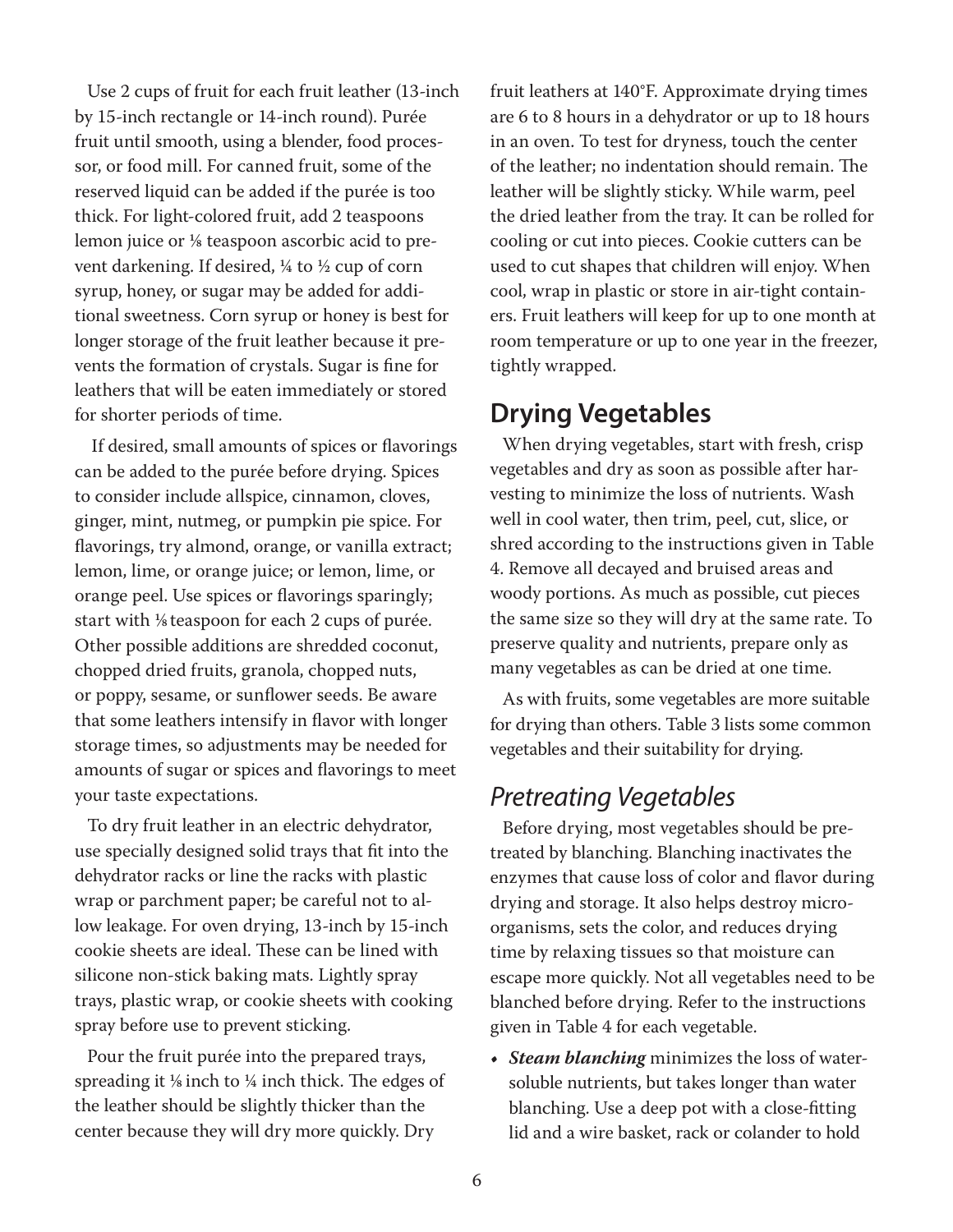the vegetables and allow the free circulation of steam around them. Add water to the pot and bring to a rolling boil. Place vegetables loosely in the basket, no more than two inches deep. Place the basket in the pot, making sure that the vegetables are above the water. Cover and steam for the time specified in Table 4.

*• Water blanching* is quicker than steam blanching, but usually results in a greater loss of nutrients. Fill a large saucepan two-thirds full of water, cover and bring to a rolling boil. Place the prepared vegetables in a colander or wire basket and submerge in the water. Cover and return to a boil. Start timing as soon as the water returns to a boil and blanch for the length of time recommended in Table 4. If it takes longer than one minute for the water to return to a boil, too many vegetables were added. Reduce the amount for the next batch.

# *Cooling and Drying the Prepared Vegetables*

After blanching, dip the vegetables briefly in cold water, just long enough to stop the cooking action. Do not cool them to room temperature. When they feel just slightly hot to the touch, drain them by pouring them directly onto the drying tray held over a sink. Wipe excess water from the bottom of the tray, arrange the vegetables in a single layer and pat them dry. Place the tray with the warm vegetables immediately into the preheated dehydrator or oven. This will help the drying process to begin more quickly.

Most vegetables should be dried at 130 to 140°F. Approximate drying times are given in Table 4. Vegetables dry much more quickly at the end of the drying period, so watch them closely to avoid excessive drying or sticking. Strong smelling vegetables like onions, garlic, or horseradish may produce strong odors during drying. Avoid drying these vegetables with other foods because the flavors will blend. Provide adequate ventilation.

Most vegetables should be dried until they are brittle or crisp (e.g., asparagus, beans, beets, broccoli, celery, corn, greens, onions, peas, potatoes). Some will shatter when hit with a hammer. Others will be leathery (e.g., carrots, cauliflower, mushrooms, okra, peppers, pumpkin, tomatoes, zucchini). When dried, vegetables should contain about 10 percent moisture. Because they are so dry, most vegetables do not need to be conditioned. However, vegetables that are pliable when dried should be conditioned to even out the moisture level. See the instructions for conditioning dried fruit earlier in this publication.

After drying, cool the vegetables for 30 to 60 minutes before packaging. Packaging warm vegetables can cause sweating and moisture buildup, but letting the cooled vegetables sit for too long before packaging can allow them to reabsorb moisture from the air.

#### *Vegetable Leathers*

Vegetable leathers are made in the same way as fruit leathers. The vegetables are cooked, puréed, and strained if needed. Spices can be added for flavor. Dry vegetable leathers at 140°F.

For mixed vegetable leather, combine 2 cups cored, chopped tomatoes, 1 small chopped onion, ¼ cup chopped celery and salt to taste. Cook in a covered saucepan 15 to 20 minutes. Purée or force through a sieve or colander. Return to saucepan and cook until thickened. Pour into a prepared tray for drying.

For pumpkin leather, combine 2 cups canned pumpkin (or 2 cups fresh pumpkin, cooked and puréed) with ½ cup honey, ¼ teaspoon cinnamon,  $\frac{1}{8}$  teaspoon nutmeg, and  $\frac{1}{8}$  teaspoon ground cloves. Mix well. Pour into a prepared tray for drying. Sweet potatoes or any winter squash can be substituted for the pumpkin.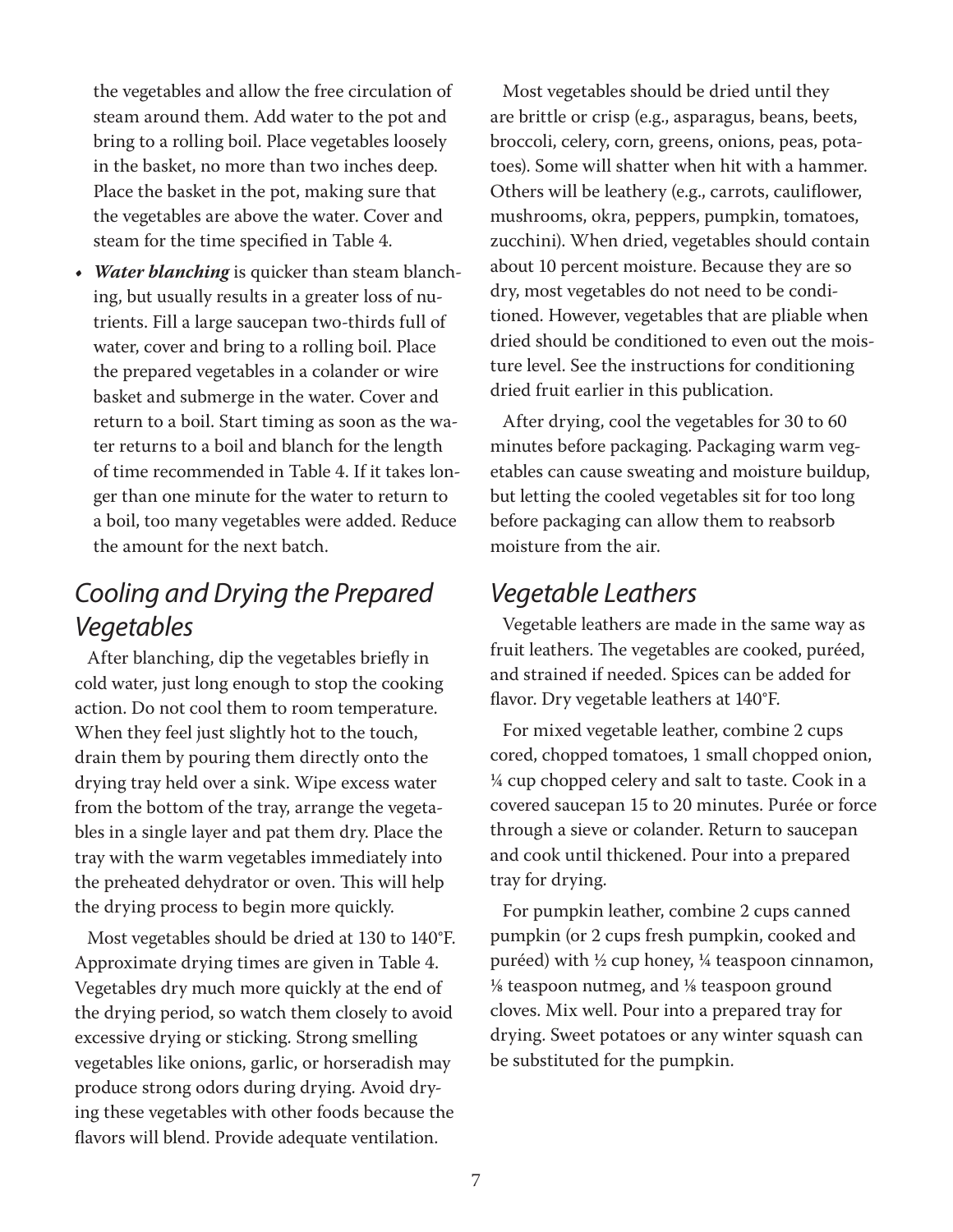# **Drying Herbs**

Harvest herbs for drying just before the flowers are ready to open. To minimize wilting, the best time to harvest is in the morning, just after the dew has evaporated. Avoid bruising the leaves. Rinse herbs in cool water and gently shake off excess water. Lay the herbs on paper towels to absorb excess moisture. Discard any dirty, bruised, or imperfect leaves and stems.

# *Drying Herbs in Electric Dehydrator*

Herbs are delicate and should be dried at 95°F to 115°F. Check your dehydrator's manual for specific instructions. Place the herbs in single layers on the dehydrator trays. Drying times may range from 1 to 4 hours. Check for dryness periodically. Herbs are dry when they crumble between your fingers and their stems break when bent.

## *Air Drying Herbs*

Sturdy herbs such as rosemary, sage, thyme, summer savory, and parsley are the easiest to air dry. Tie them into small bundles and hang in a warm, dry, well-ventilated area. Avoid direct sunlight for best color and flavor retention.

Tender herbs (such as basil, oregano, tarragon, lemon balm, and mint) or those with seeds can be dried hanging in paper bags to catch any leaves or seeds that fall off. Use small bunches to allow fast drying and prevent molding. Tear or punch holes in the sides of the bag to allow air currents to circulate. Close the top of the bag with a rubber band and hang in a warm, dry, well-ventilated area.

# *Oven Drying Herbs*

For some herbs (especially mint, sage, or bay leaves), the leaves can be dried separately using an oven. Remove the best leaves from the stems and lay the leaves on a paper towel, without allowing the leaves to touch. Cover with another paper towel and another layer of leaves. Five layers of leaves can be dried in this way at one time. Allow to dry overnight in a very cool oven. The oven light of an electric range or the pilot light of a gas range will provide enough heat. Leaves dried this way dry flat and retain good color.

# *Drying Herbs in a Microwave Oven*

It may be possible to dry small amounts of herbs quickly in a microwave oven. Be sure to follow the microwave oven manufacturer's instructions, to avoid damaging your microwave oven.

## **Drying Meats**

Jerky is dried meat or poultry. Making jerky at home requires proper safe food preparations. Guidelines for making jerky can be found in Kentucky Cooperative Extension publication *Jerky Safety* (FCS3-594).

# **Packaging and Storing Dried Foods**

Allow dried foods to cool completely before packaging them, to prevent sweating and possible mold growth. However, once they have cooled package them promptly so that they do not reabsorb moisture from the air.

Use clean, dry containers that will seal out air, moisture, and insects. Glass jars, plastic freezer containers with tight-fitting lids, or plastic freezer bags work well. Vacuum packaging is another good option. Label each package with the contents and date.

Package dried foods in amounts that will be used in one sitting. Each time a package of dried food is opened, the food inside is exposed to air and moisture that will reduce its quality and may cause spoilage. To reduce the amount of air in the container when packaging, pack dried foods as tightly as possible without crushing. After several days of storage, check each package for moisture. If any moisture has built up, the food should be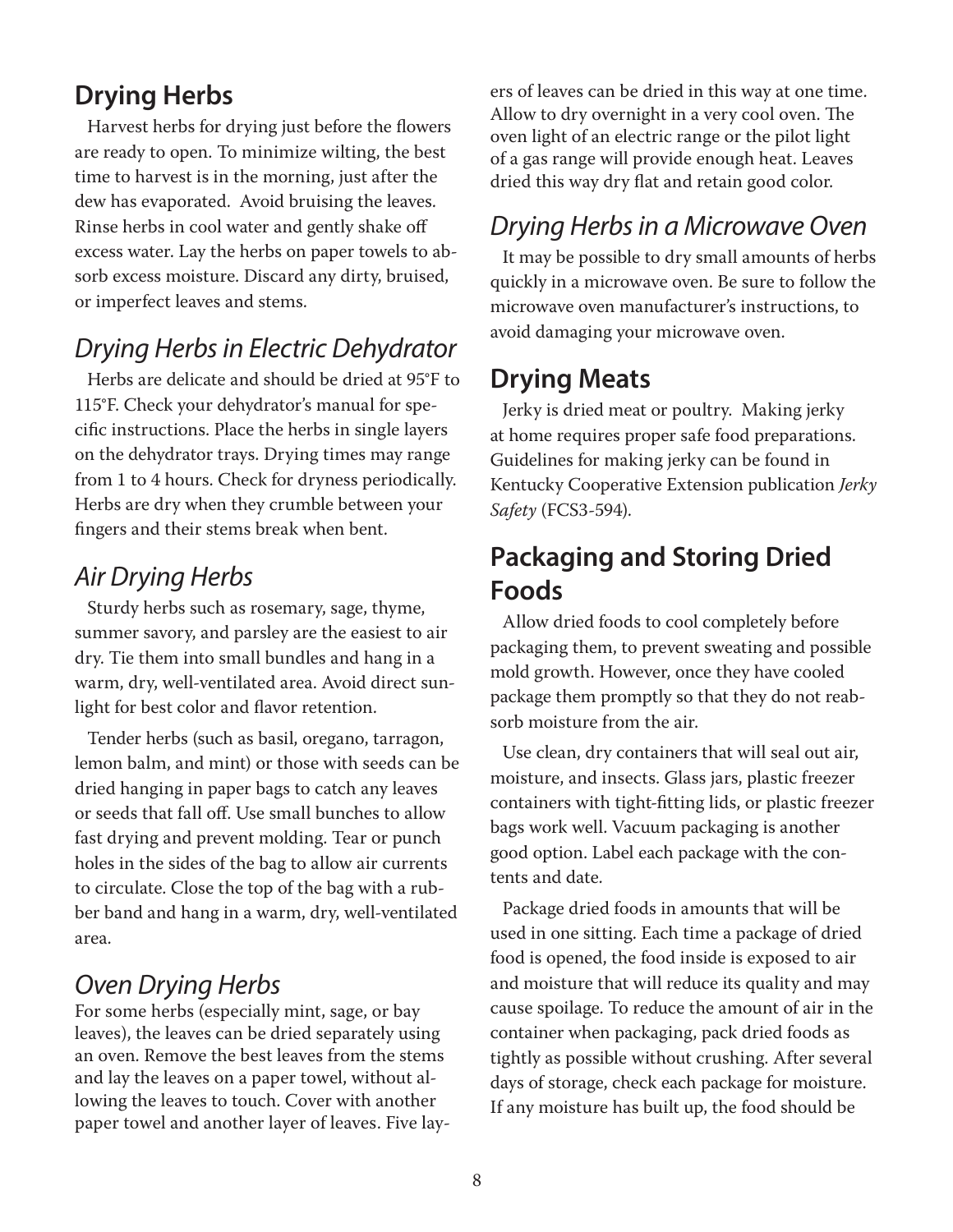returned to the dehydrator for a short time to complete drying.

Dried foods should be stored in a cool, dark, dry area. The shelf life will depend on the specific food and the storage conditions. Food quality is affected by heat. Most dried fruits can be stored for 1 year at 60°F, but only 6 months at 80°F. The shelf life for dried vegetables is about half that of dried fruits. Even under ideal conditions, there will be a gradual loss of color, flavor, and nutritive value of dried foods over time.

#### **Using Dried Foods**

Dried fruits make delicious snacks. They can be rehydrated by soaking in water for 30 to 90 minutes. See Table 5 for directions for rehydrating specific fruits. Oversoaking may cause a loss of flavor and mushy texture. To cook rehydrated fruit, simmer covered, in the soaking water. Rehydrated fruit may also be used in favorite recipes. Any liquid remaining after soaking can be used as part of the liquid in the recipe.

Some dried vegetables make tasty snacks too, especially when thinly sliced and dried into vegetable chips. These can be served with dips as a nutritious, lower-calorie alternative to commercial potato chips. Good vegetables to try are carrot, tomato, parsnip, turnip, beet, or zucchini chips.

Most dried vegetables, however, are rehydrated before use. The simplest way is to do this is to add them directly to soups or stews during cooking. Make sure there is enough liquid to keep them covered and simmer until tender. Dried vegetables can also be rehydrated by covering with boiling liquid and soaking for 30 to 90 minutes. The liquid can be water or, for additional flavor, bouillon or vegetable juice. See Table 5 for directions for rehydrating specific vegetables. If cold water is used, longer soaking times will be needed. If the vegetables are soaked for longer than 2 hours,

they should be refrigerated. Once rehydrated, the vegetables can be used in place of fresh vegetables in favorite recipes. The soaking liquid can be used in cooking.

Vegetable flakes can be made by crushing dried vegetables with a wooden mallet, rolling pin, or clean dry hands. Finer vegetable powders can be made by grinding dried vegetables in a food mill, food processor, or blender. Both can be used in cooking.

Dried herbs are used in cooking. Their flavor is about three to four times stronger than that of fresh herbs. If substituting dried herbs for fresh herbs in a recipe, use only  $\frac{1}{4}$  to  $\frac{1}{3}$  of the fresh herb amount.

## **Recipes**

#### *Vegetable Soup*

- 4 cups water
- ¾ to 1 cup dried vegetables (green beans, corn, peas, tomatoes, onions, etc.)
- 2 teaspoons bouillon granules or 2 cubes Seasonings to taste (herbs, spices or soy sauce)
- Bring water to a boil. Add dried vegetables, bouillon and seasonings.
- Simmer about 20 minutes or until vegetables are tender.
- Remember to refrigerate leftovers.

#### *Yield:* 6 servings

*Variations:* Vegetable, chicken or beef broth may be used in place of the water and bouillon. Rice, noodles, lentils or barley  $(1/2 \text{ cup})$  may be added with the other ingredients.

*Nutritional Analysis:* Will depend on specific ingredients chosen.

Recipe from Swanson, M.A. (1995). *Drying Fruits & Vegetables* (PNW 397). Pacific Northwest Extension Publications. Used with permission for educational purposes only.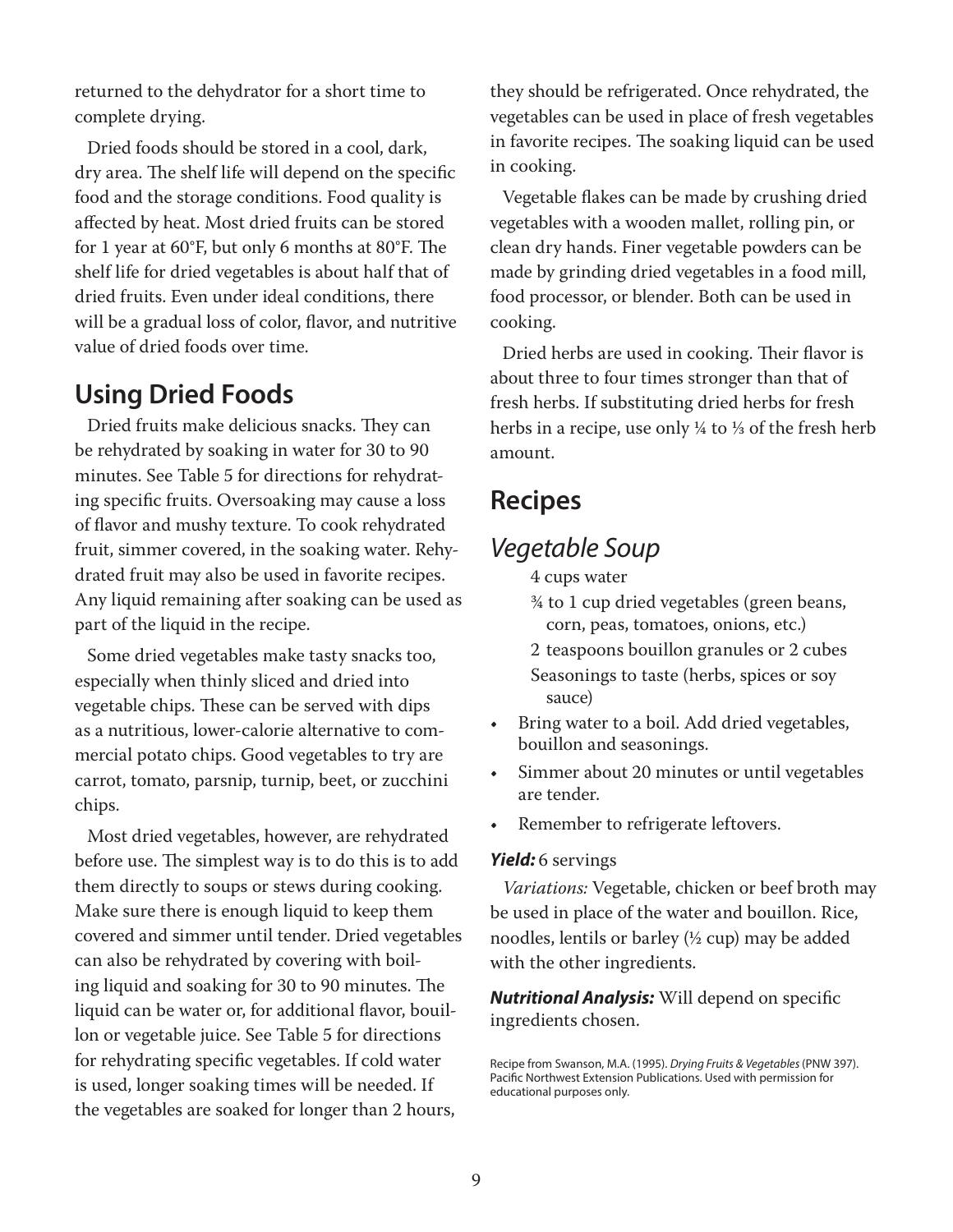# *Dried Apple Pies*

 4 cups dried apple slices 3½ cupswater 1½ cups sugar ½teaspoon cinnamon

- $\frac{1}{2}$  teaspoon nutmeg
- ¼ cup low-fat margarine, melted
- Combine apples and water in a large saucepan. Bring to a boil, cover, reduce heat and simmer 30 minutes or until tender. Stir in sugar and spices.
- Roll any pie crust mixture into approximately 6-inch circles. Fill each circle with a large tablespoon of filling. Moisten one edge with water, fold crust to form a half-moon shape and press with a fork to seal. Brush very lightly with melted margarine and place on a cookie sheet.
- Bake at 350°F until golden brown.

#### *Yield:* 30 pies

*Variation:* Canned biscuit dough also makes a good crust.

*Nutritional Analysis: (1 pie):* 161 calories, 6 g fat, 27 g carbohydrate, 2 g protein, 315 mg sodium

Recipe from Bastin, S.S. (2010). *Kentucky Favorites: The Low-fat Way* (FN-SSB.142). Lexington: Cooperative Extension Service, University of Kentucky.

# *Terrific Trail Mix*

 1 cup dried fruit (choose ¼ cup of favorites such as apricots, peaches, apples, cherries, prunes)  $\frac{1}{2}$  cup raisins (and/or dried cranberries) 1½ cups unsalted sunflower kernels

 1 cup unsalted dry roasted nuts (choose ¼ cup of favorites such as peanuts, honey roasted peanuts, almonds, chopped walnuts, pecan halves)

• Combine ingredients in a bowl and mix. Store in an airtight container or resealable plastic bag for up to 2 weeks.

#### *Yield:* 4 cups (8 servings)

*Nutritional Analysis: 308 calories, 20g fat, 27g carbohydrate, 8g protein, 6g fiber, 31mg sodium*

# **References**

- Allrecipes.com (2004). Terrific Trail Mix. http://allrecipes.com/recipe/78019/terrific-trail-mix/?internalSource=hub%20re cipe&referringContentType=search%20 results&clickId=cardslot%208.
- Andress, E.L., and J.A. Harrison. (2014). *So Easy to Preserve* (6th ed.)*.* Athens, GA: Cooperative Extension, University of Georgia.
- Bastin, S.S. (2010). *Kentucky Favorites: The Lowfat Way* (FN-SSB.142). Lexington, KY: Cooperative Extension Service, University of Kentucky.
- DeLong, D. (2006). *How to Dry Foods.* New York, NY: Penguin Group (USA) Inc.
- Mills-Gray, S. (2015). *Quality for Keeps: Drying Foods* (GH1562). University of Missouri Extension. http://extension.missouri.edu/p/ GH1562.
- National Center for Home Food Preservation, University of Georgia. (n.d.). *How Do I?...Dry.*  http://nchfp.uga.edu/how/dry.html
- Swanson, M.A. (1995). *Drying Fruits and Vegetables* (PNW 397). Pacific Northwest Extension Publications.

# **Authors**

*Sandra Bastin, PhD, RD, LD, Extension Food and Nutrition Specialist; Debbie Clouthier, BS, Extension Associate; Annhall Norris, BS, Extension Associate*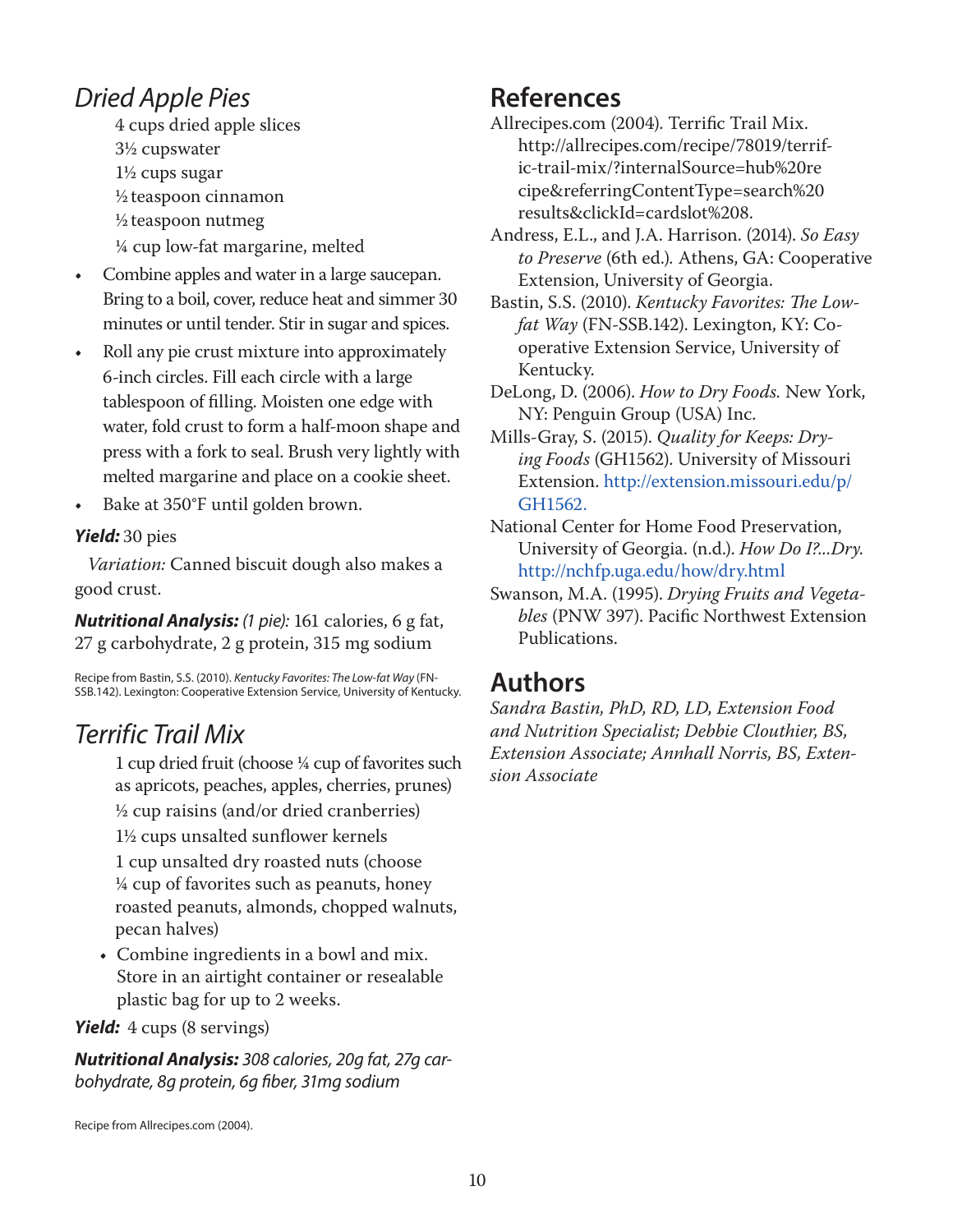| <b>Fruit</b>                     | <b>Suitability for Drying</b> | <b>Suitability for Fruit Leather</b> |
|----------------------------------|-------------------------------|--------------------------------------|
| Apples                           | <b>Excellent</b>              | <b>Excellent</b>                     |
| Apricots                         | Excellent                     | Excellent                            |
| <b>Bananas</b>                   | Good                          | Fair to good                         |
| Berries with seeds               | Not recommended <sup>1</sup>  | Excellent                            |
| (e.g. blackberries, raspberries) |                               |                                      |
| <b>Blueberries</b>               | Fair                          | Poor unless in combination           |
| Cherries                         | Excellent                     | <b>Excellent</b>                     |
| Citrus fruits                    | Not recommended <sup>2</sup>  | Only in combination                  |
| Citrus peel                      | Excellent                     | Only in combination                  |
| Crabapples                       | Not recommended <sup>3</sup>  | Only in combination                  |
| Cranberries                      | Poor                          | Only in combination                  |
| Currants                         | Good                          | Not recommended                      |
| Figs                             | Excellent                     | Only in combination                  |
| Grapes                           | Excellent                     | Fair to good                         |
| Melons                           | Poor                          | Not recommended                      |
| <b>Nectarines</b>                | Excellent                     | Excellent                            |
| Peaches                          | Excellent                     | Excellent                            |
| Pears                            | <b>Excellent</b>              | Excellent                            |
| Persimmons                       | Fair                          | Not recommended                      |
| Pineapples                       | Excellent                     | Excellent                            |
| Plums                            | Good                          | Good                                 |
| Prune plums                      | Excellent                     | Excellent                            |
| Quince                           | Not recommended <sup>4</sup>  | Only in combination                  |
| Rhubarb <sup>5</sup>             | Good                          | Fair                                 |
| <b>Strawberries</b>              | Fair to good                  | Excellent                            |

**Table 1.** Fruits: Suitability for Drying

<sup>1</sup> High seed content and slow rate of drying.<br><sup>2</sup> Too juicy; pulp lacks firm texture.<br><sup>3</sup> Too small and tart.<br><sup>4</sup> Hard flesh and strongly acidic flavor.<br><sup>5</sup> Never consume rhubarb leaves. They contain toxic salts of oxalic

Table adapted from Andress and Harrison. Used with permission for educational purposes only.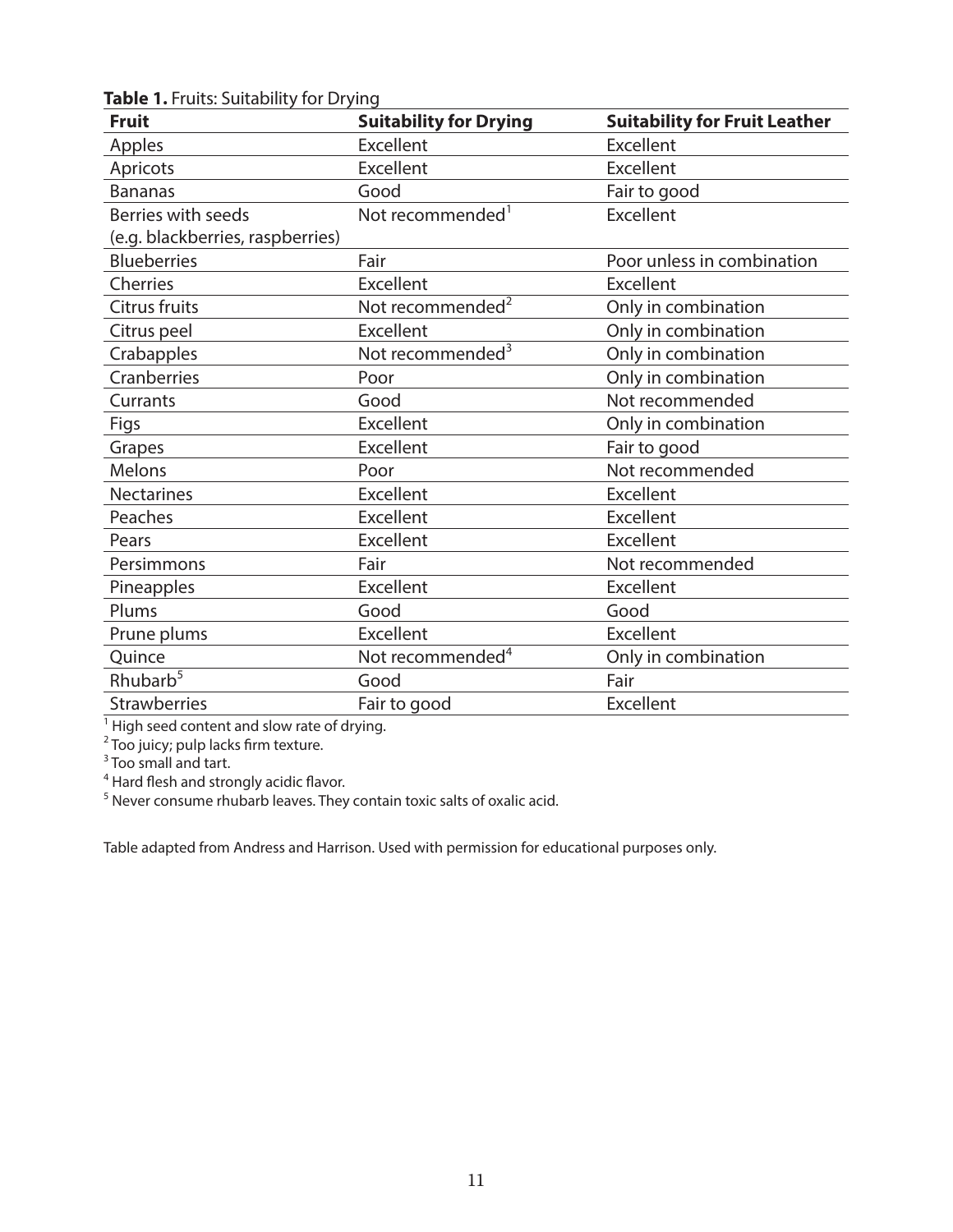| <b>Fruit</b>                                                                                | Preparation <sup>1</sup>                                                                                                            | <b>Pretreatment</b><br>(Choose One)                                                                                                                      | <b>Estimated</b><br><b>Drying Time</b><br>in Dehydrator<br>$(Hours)^2$ |
|---------------------------------------------------------------------------------------------|-------------------------------------------------------------------------------------------------------------------------------------|----------------------------------------------------------------------------------------------------------------------------------------------------------|------------------------------------------------------------------------|
| Apples                                                                                      | Peel (if desired) and core.<br>Cut into slices or rings 1/8<br>to 1/4 inch thick.                                                   | Sulfite dip<br>Ascorbic acid solution<br>Ascorbic acid mixture<br>Fruit juice dip<br>Steam blanch 3 to 5 minutes<br>Syrup blanch 10 minutes              | 6 to 12                                                                |
| Apricots                                                                                    | Pit and halve. May slice if<br>desired.                                                                                             | Sulfite dip<br>Ascorbic acid solution<br>Ascorbic acid mixture<br>Fruit juice dip<br>Steam blanch 3 to 4 minutes<br>Syrup blanch 10 minutes              | 24 to $36^{3}$                                                         |
| <b>Bananas</b>                                                                              | Use solid yellow or slightly<br>brown-flecked fruit. Peel<br>and slice $1/4$ to $3/8$ inch<br>thick, crosswise or length-<br>wise.  | Sulfite dip<br>Ascorbic acid solution<br>Ascorbic acid mixture<br>Fruit juice dip<br>Honey dip<br>Steam blanch 3 to 4 minutes<br>Syrup blanch 10 minutes | 8 to $10^3$                                                            |
| Berries, firm with waxy<br>coating<br>(blueberries, cranberries,<br>currants, gooseberries) |                                                                                                                                     | "Check" skins                                                                                                                                            | 24 to 36                                                               |
| Berries, soft<br>(strawberries,<br>boysenberries)                                           | May slice if desired.                                                                                                               | No treatment necessary                                                                                                                                   | 24 to 36                                                               |
| Cherries                                                                                    | Use fully ripe fruit. Stem<br>and pit. Cut in half, chop or<br>leave whole.                                                         | Whole: "Check" skins<br>Cut and pitted: No treatment<br>necessary<br>Sour: Syrup blanch 10 minutes                                                       | 24 to $36^3$                                                           |
| Citrus peel                                                                                 | Remove outer 1/16 to 1/8<br>inch of peel. Avoid bitter<br>white inner pith.                                                         | No treatment necessary                                                                                                                                   | 8 to 12                                                                |
| Grapes, seedless                                                                            | Leave whole.                                                                                                                        | "Check" skins                                                                                                                                            | 12 to 20                                                               |
| Grapes, with seeds                                                                          | Cut in half and remove<br>seeds.                                                                                                    | No treatment necessary                                                                                                                                   | 12 to 20                                                               |
| Nectarines and peaches                                                                      | Pit and halve. Peel if de-<br>sired. For steam and syrup<br>blanching, leave whole,<br>then pit and halve. May<br>slice or quarter. | Sulfite dip<br>Ascorbic acid solution<br>Ascorbic acid mixture<br>Fruit juice dip<br>Steam blanch 8 minutes<br>Syrup blanch 10 minutes                   | 36 to $48^{3}$                                                         |
| Pears                                                                                       | Cut in half and core. Peel-<br>ing preferred. May slice or<br>quarter.                                                              | Sulfite dip<br>Ascorbic acid solution<br>Ascorbic acid mixture<br>Fruit juice dip<br>Steam blanch 6 minutes<br>(halves)<br>Syrup blanch 10 minutes       | 24 to $363$                                                            |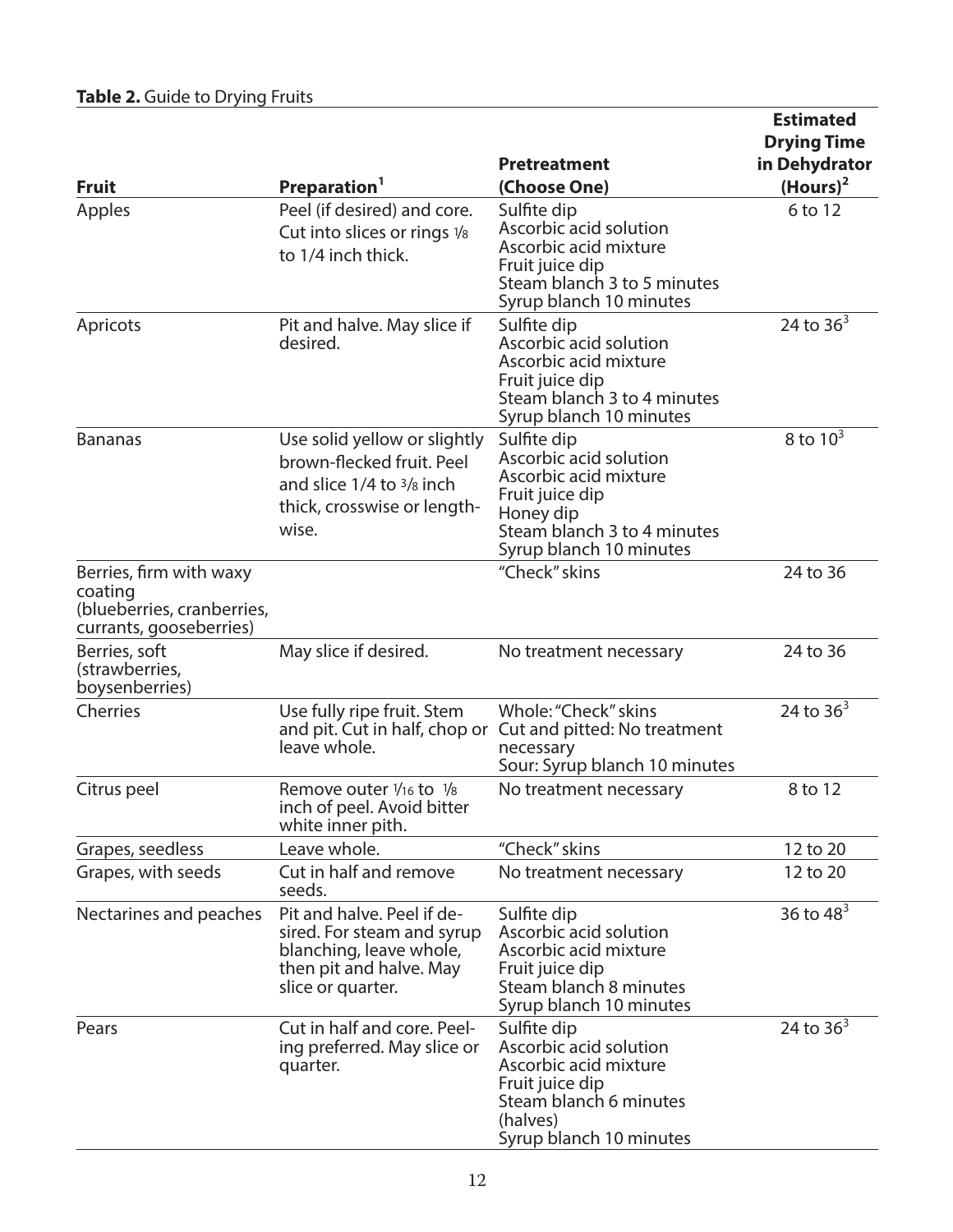| <b>Fruit</b> | Preparation <sup>1</sup>                                                                                                                       | <b>Pretreatment</b><br>(Choose One)        | <b>Estimated</b><br><b>Drying Time</b><br>in Dehydrator<br>$(Hours)^2$ |
|--------------|------------------------------------------------------------------------------------------------------------------------------------------------|--------------------------------------------|------------------------------------------------------------------------|
| Persimmons   | Use firm fruit of long, soft<br>varieties or fully ripe fruit<br>of round drier varieties.<br>Peel and slice using stain-<br>less steel knife. | No treatment necessary<br>May syrup blanch | 12 to $15^3$                                                           |
| Plums        | Leave whole.                                                                                                                                   | Rinse in hot tap water                     | 24 to 36                                                               |
| 1.11         |                                                                                                                                                |                                            |                                                                        |

 $1$  Wash all fruits thoroughly before preparing.

<sup>2</sup> Drying times vary depending on the initial moisture content of the fruit and the particular dehydrator being used. Drying times in an oven could be up to twice as long, depending on air circulation. Drying times for sun drying could range from 2 to 6 days, depending on temperature and humidity.

<sup>3</sup> Drying times are shorter for slices and other cuts of fruit.

Table adapted from Andress and Harrison. Used with permission for educational purposes only.

| <b>Vegetable</b>        | <b>Suitability for Drying</b> | <b>Vegetable</b>      | <b>Suitability for Drying</b> |
|-------------------------|-------------------------------|-----------------------|-------------------------------|
| <b>Artichokes</b>       | Fair                          | Okra                  | Fair to good                  |
| Asparagus               | Poor to fair                  | Onions                | Good to excellent             |
| Beans, green            | Fair to good                  | Parsley               | Good                          |
| Beans, lima             | Fair                          | Parsnips              | Good                          |
| <b>Beets</b>            | Fair to good                  | Peas                  | Fair to good                  |
| <b>Broccoli</b>         | Not recommended               | Peppers, green or red | Good                          |
| <b>Brussels sprouts</b> | Poor <sup>1</sup>             | Peppers, chili        | Excellent                     |
| Cabbage                 | Fair <sup>2</sup>             | Popcorn               | Good                          |
| Carrots                 | Good                          | Potatoes              | Good                          |
| Cauliflower             | Poor                          | Pumpkins              | Fair to good                  |
| Celery                  | Poor                          | Radishes              | Not recommended <sup>6</sup>  |
| Corn, sweet             | Good                          | Rutabagas             | Fair to good                  |
| Cucumbers               | Poor                          | Squash, summer        | Poor to fair                  |
| Eggplant                | Poor to fair                  | Squash, winter        | Not recommended               |
| Garlic                  | Good                          | Sweet potatoes        | Fair                          |
| Greens $3$              | Poor                          | <b>Tomatoes</b>       | Fair to good                  |
| Horseradish             | Good <sup>4</sup>             | <b>Turnips</b>        | Fair to good                  |
| Kohlrabi                | Fair                          | Yams                  | Fair                          |
| Lettuce                 | Not recommended <sup>5</sup>  | Zucchini              | Poor to fair                  |
| Mushrooms               | Good                          |                       |                               |

#### **Table 3.** Vegetables: Suitability for Drying

 $1$  Difficult to dry because of small size and layered leaves; strong flavor.

 $2$  Readily absorbs moisture from the air. Keeps well only if stored at very cold temperature.

<sup>3</sup> Collard, kale, mustard, spinach, Swiss chard, turnip greens.

4 Odor extremely strong during processing; use adequate ventilation.

<sup>5</sup> High water content; product will be undesirable for use.

<sup>6</sup> Product would be of low quality.

 $<sup>7</sup>$  Re-absorb moisture readily causing undesirable color and flavor changes, shortened shelf life. Package tightly.</sup> Black color can develop because of oxidation.

Table adapted from Andress and Harrison. Used with permission for educational purposes only.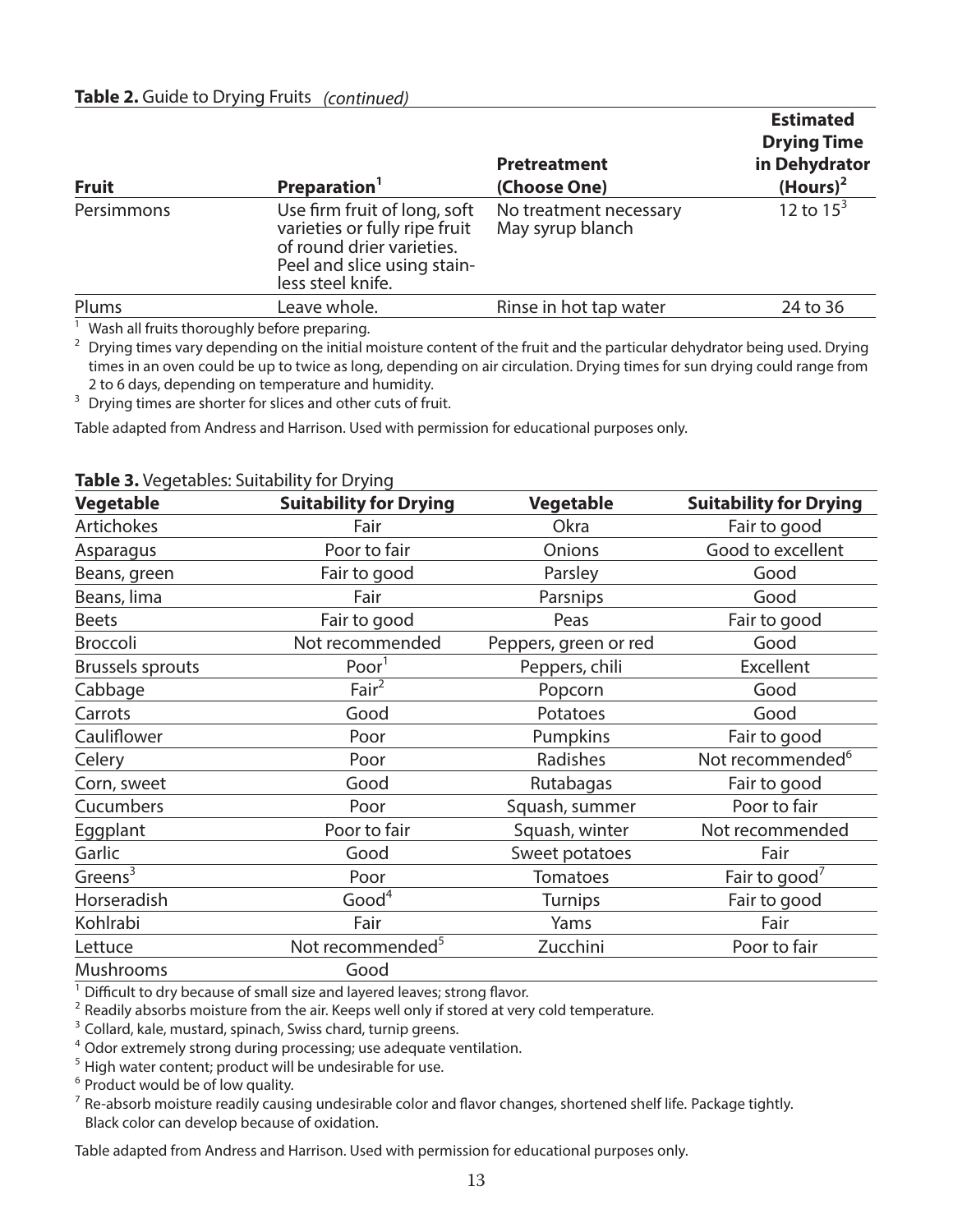|                                             |                                                                                                                                        |                                                                                         | <b>Estimated</b>             |
|---------------------------------------------|----------------------------------------------------------------------------------------------------------------------------------------|-----------------------------------------------------------------------------------------|------------------------------|
|                                             |                                                                                                                                        |                                                                                         | <b>Drying Time</b>           |
| <b>Vegetable</b>                            | Preparation <sup>1</sup>                                                                                                               | <b>Pretreatment</b><br>(Choose One)                                                     | in Dehydrator<br>$(Hours)^2$ |
| Asparagus                                   | Cut large tips in half.                                                                                                                | Steam blanch 4 to 5 minutes<br>Water blanch 31/2 to 41/2 minutes                        | $4$ to $6$                   |
| Beans, green                                | String, if necessary. Cut in short<br>pieces or lengthwise. <sup>3</sup>                                                               | Steam blanch 21/2 minutes<br>Water blanch 2 minutes                                     | 8 to 14                      |
| <b>Beets</b>                                | Cook as usual. Cool; peel. Cut into<br>shoestring strips 1/8 inch thick.                                                               | No further blanching required                                                           | 10 to 12                     |
| <b>Broccoli</b>                             | Trim; cut as for serving. Quarter<br>stalks lengthwise.                                                                                | Steam blanch 3 to 3 <sup>1</sup> / <sub>2</sub> minutes<br>Water blanch 2 minutes       | 12 to 15                     |
| <b>Brussels</b><br>sprouts                  | Cut in half lengthwise through stem.                                                                                                   | Steam blanch 6 to 7 minutes<br>Water blanch 41/2 to 51/2 min-<br>utes                   | 12 to 18                     |
| Cabbage                                     | Remove outer leaves; quarter and<br>core. Cut into strips 1/8 inch thick.                                                              | Steam blanch $2\frac{1}{2}$ to 3 minutes <sup>4</sup><br>Water blanch 11/2 to 2 minutes | 10 to 12                     |
| Carrots                                     | Use only crisp, tender carrots. Cut<br>off roots and tops; preferably peel.<br>Cut in slices or strips 1/8 inch thick.                 | Steam blanch 3 to 3 <sup>1</sup> / <sub>2</sub> minutes<br>Water blanch 31/2 minutes    | 10 to 12                     |
| Cauliflower                                 | Prepare as for serving.                                                                                                                | Steam blanch 4 to 5 minutes<br>Water blanch 3 to 4 minutes                              | 12 to 15                     |
| Celery                                      | Trim stalks; slice.                                                                                                                    | Steam blanch 2 minutes<br>Water blanch 2 minutes                                        | 10 to 16                     |
| Corn, cut                                   | Select tender, mature, sweet corn.<br>Husk and trim. Blanch until milk<br>is set. Cut kernels from cob after<br>blanching.             | Steam blanch 2 to 2 <sup>1</sup> / <sub>2</sub> minutes<br>Water blanch 11/2 minutes    | $6$ to $8$                   |
| Garlic                                      | Peel and finely chop bulbs. Odor is<br>pungent                                                                                         | None                                                                                    | $6$ to $8$                   |
| Greens (chard,<br>kale, spinach,<br>turnip) | Use only young, tender leaves. Wash<br>and trim very<br>thoroughly.                                                                    | Steam blanch 2 to 21/2 minutes<br>Water blanch 11/2 minutes                             | 8 to 10                      |
| Horseradish <sup>5</sup>                    | Remove small rootlets and stubs.<br>Peel or scrape roots. Grate.                                                                       | None                                                                                    | 4 to 10                      |
| Mushrooms<br>(SEE WARNING <sup>6</sup> )    | Scrub thoroughly. Discard any tough, None<br>woody stalks. Cut tender stalks into<br>short sections. Peel large mush-<br>rooms. Slice. |                                                                                         | 8 to 10                      |
| Okra                                        | Trim; slice crosswise in $1/8$ - to $1/4$ -inch<br>disks.                                                                              | None                                                                                    | 8 to 10                      |
| Onions                                      | Remove outer "paper" skins, tops and None<br>root ends. Slice 1/8 to 1/4 inch thick.                                                   |                                                                                         | $3$ to 9                     |
| Parsley                                     | Separate clusters. Discard long or<br>tough stems.                                                                                     | None                                                                                    | $1$ to $2$                   |
| Peas, green                                 | Shell.                                                                                                                                 | Steam blanch 3 minutes<br>Water blanch 2 minutes                                        | 8 to 10                      |
| Peppers and<br>pimientos                    | Stem, core and remove partitions.<br>Cut into disks about <sup>3</sup> /8 inch by <sup>3</sup> /8<br>inch.                             | None                                                                                    | 8 to 12                      |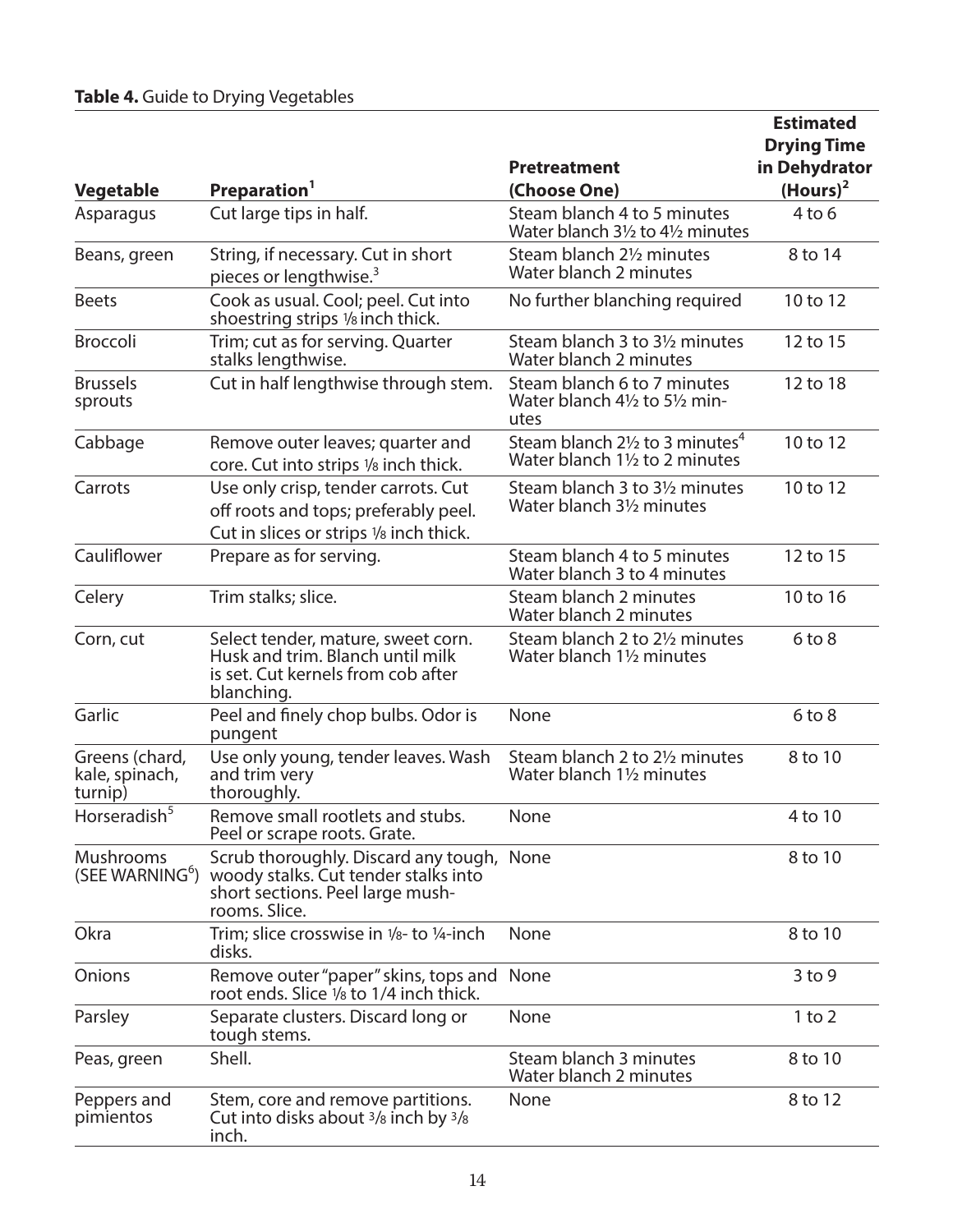|                                                                         | <b>rable 4.</b> Guide to Dryling vegetables (commided)                                                                                                                                                                                                                                                                                                  |                                                                        | <b>Estimated</b><br><b>Drying Time</b> |
|-------------------------------------------------------------------------|---------------------------------------------------------------------------------------------------------------------------------------------------------------------------------------------------------------------------------------------------------------------------------------------------------------------------------------------------------|------------------------------------------------------------------------|----------------------------------------|
|                                                                         |                                                                                                                                                                                                                                                                                                                                                         | <b>Pretreatment</b>                                                    | in Dehydrator                          |
| Vegetable                                                               | Preparation <sup>1</sup>                                                                                                                                                                                                                                                                                                                                | (Choose One)                                                           | $(Hours)^2$                            |
| Potatoes, sweet<br>and white                                            | Peel. Cut into shoestring strips<br>1/4 inch thick or slices $\overline{v}_8$ inch thick.                                                                                                                                                                                                                                                               | Steam blanch 6 to 8 minutes<br>Water blanch 5 to 6 minutes             | 8 to 12                                |
| Pumpkin and<br>hubbard squash                                           | Cut or break into pieces. Remove<br>seeds and cavity pulp. Cut into 1-inch<br>strips. Peel rind. Cut strips crosswise<br>into pieces about 1/8 inch thick.                                                                                                                                                                                              | Steam blanch<br>$2\frac{1}{2}$ to 3 minutes<br>Water blanch 1 minute   | 10 to 16                               |
| Squash,<br>summer<br>and zucchini                                       | Trim. Cut into 1/4-inch slices.                                                                                                                                                                                                                                                                                                                         | Steam blanch<br>$2\frac{1}{2}$ to 3 minutes<br>Water blanch 1/2 minute | 10 to 12                               |
| Tomatoes,<br>for stewing                                                | Blanch to loosen skins. Chill in cold<br>water. Peel. Cut into sections about<br>3/4 inch wide or slice. Cut small pear<br>or plum tomatoes in half.                                                                                                                                                                                                    | Steam blanch 3 minutes<br>Water blanch 1 minute                        | 10 to 18                               |
| Tomatoes,<br>sliced                                                     | Remove cores. No peeling or blanch-<br>ing is necessary. Cut crosswise into<br>$\frac{1}{4}$ - to $\frac{3}{8}$ -inch slices. <sup>7</sup>                                                                                                                                                                                                              | None                                                                   | 6 to 12                                |
| 2<br>circulation.                                                       | Wash all vegetables thoroughly before preparing.<br>Drying times vary depending on the initial moisture content of the vegetable and the particular<br>used. Drying times in an oven could be up to twice as long, depending on air                                                                                                                     |                                                                        | dehydrator being                       |
| for 30 to 40 minutes before drying.<br><sup>4</sup> Steam until wilted. | <sup>3</sup> For a texture more similar to canned green beans, after blanching freeze beans in a single layer                                                                                                                                                                                                                                           |                                                                        |                                        |
| 5<br>6<br>7                                                             | Odor extremely strong during processing; use adequate ventilation.<br>WARNING: The toxins of poisonous varieties of mushrooms are not destroyed by drying or cooking. Only an expert can dif-<br>ferentiate between poisonous and edible varieties.<br>Slices may be lightly sprinkled with crumbled dry oregano or other dry herb of your choice prior |                                                                        |                                        |

**Table 4.** Guide to Drying Vegetables *(continued)*

Table adapted from Andress and Harrison. Used with permission for educational purposes only.

to drying.